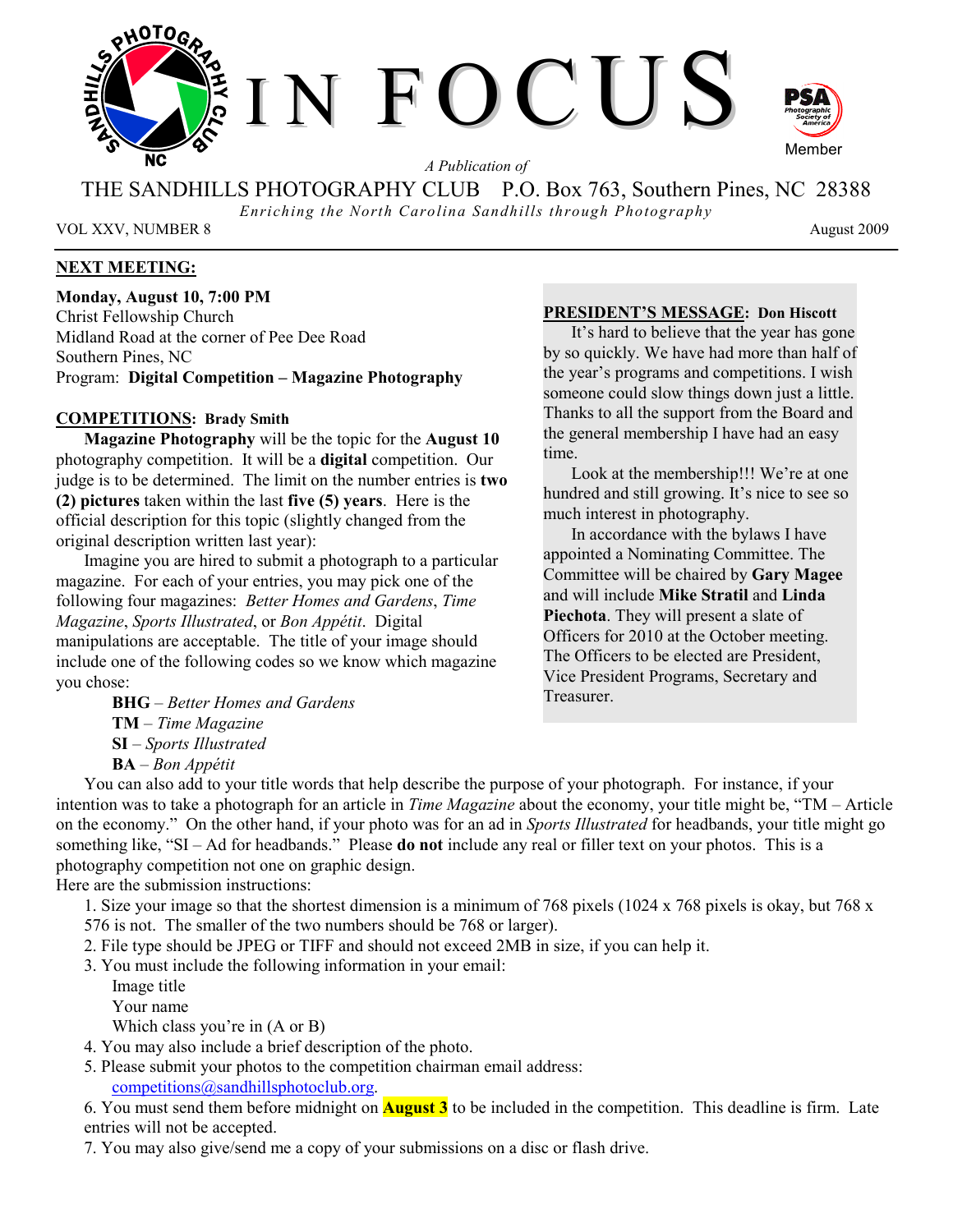Also, don't forget that our first **Online** photo competition's deadline is approaching, and that deadline is **August 28, 2009**. This will give me time over the weekend to process all the images and post them for your viewing and scoring. This is a completely **Open** competition with **no time limit** for how long ago photos were taken. Digital manipulations are acceptable. You will be able to submit up to **two (2) images**, which will be judged during the month of September by all club members who wish to judge. I will have a blast email sent out to let everyone know where the photos can be viewed and voted upon. Winners will be announced during the October club meeting.

To send images, just use the same procedure outlined in previous Newsletters for digital competitions. Just be sure you put "Online Competition" in the subject of the email and don't send them with images for one of the other competitions. *Again, please note that images will not be viewable on the website until on or after September 1.* Voting will start when the blast email is sent.

As mentioned last month, two side notes: First, please let me know if you are interested in having the club create a Class C designation. Class C would be for those who would like their photos critiqued by the judge during a competition, but are not interested in receiving a score for their image. Second, I would also like to know if you are interested in the club holding more online competitions, in addition to the current competition schedule. You may want to see how this year's goes before you let me know.

So, if you would like to comment on creating a Class C designation or on having more online competitions, please email me at competitions@sandhillsphotoclub.org.

*Looking ahead...* Upcoming competitions are:

Oct 2009 – Landscapes / Print Feb 2010 – Macro Apr 2010 – Black & White Jun 2010 – Open Aug 2010 – Stop Action Oct 2010 – Architectural

Full descriptions, any specific rules, and digital or print designations for the 2010 competitions will be given in a soon to be published newsletter. We will also provide 2011 topics at that time. *HAPPY SNAPPING!*

# **WORKSHOPS: Bill Matthews**

 *A Practical Approach to Digitizing Your Slides, Understanding the RAW Digital Camera Image Format* and *Getting Your Monitor Calibrated with the SPC Projector,* is a three-part workshop with Bill Matthews. It has been **rescheduled** for **Saturday, August 15, 9:30 – 11:30 am, at the Sandhills Community College Landscape Gardening Center.** 

 Converting one's 35mm color sides to digital files by scanning sounds like a great idea until simple multiplication shows how long it will take. I've got a good scanner, but with 7,000 slides (50, 140-slide carousels) at 2 minutes per slide the prospect of a 233-hour (29, 8-hour days) task caused me to keep putting off the project. I finally came up with a more practical approach, which allowed me to complete the project in about 16 hours. I'll describe and demonstrate this method in the first part of this workshop.

#### **PROGRAMS: Len Barnard**

**and Experiencing the** 

**September 14: Photographing** 

**Cascades**. Scott Ziegler, author of a book on the Cascades in Washington and Oregon entitled, *The Cascades: A Natural Heritage*, will discuss photography related to his published photography book. **November 9:** "Take a Second

Look with George" More information later but start saving that "**great photo**" that is just missing something and that you would like to have help in improving.

**December 14:** This is the date for our Christmas dinner. It will be a Jolly Good time!!!!! More later….

 Many photographers now capture their images in the RAW file format. Amongst other things the RAW (or Native) format offers the possibility of adjusting exposure and white balance in your computer *after* the picture is taken. Some serious nature and professional photographers enthusiastically endorse this approach while other professional photographers do not. In this part of the workshop, the RAW digital will be explained and arguments for and against its use will be presented.

 The last part of this workshop will be a review of the current state of standardization and calibration of the club digital projector. Although the projected image can never exactly replicate the image as displayed on your individual monitors, a reasonably close match can be achieved. The factors involved will be reviewed and tips on how to best prepare digital competition images will be presented.

 *A Photoshop Workshop* with Bob Biamonte. Bob hopes to be able to present a Photoshop Workshop at an SCC computer lab in September or October.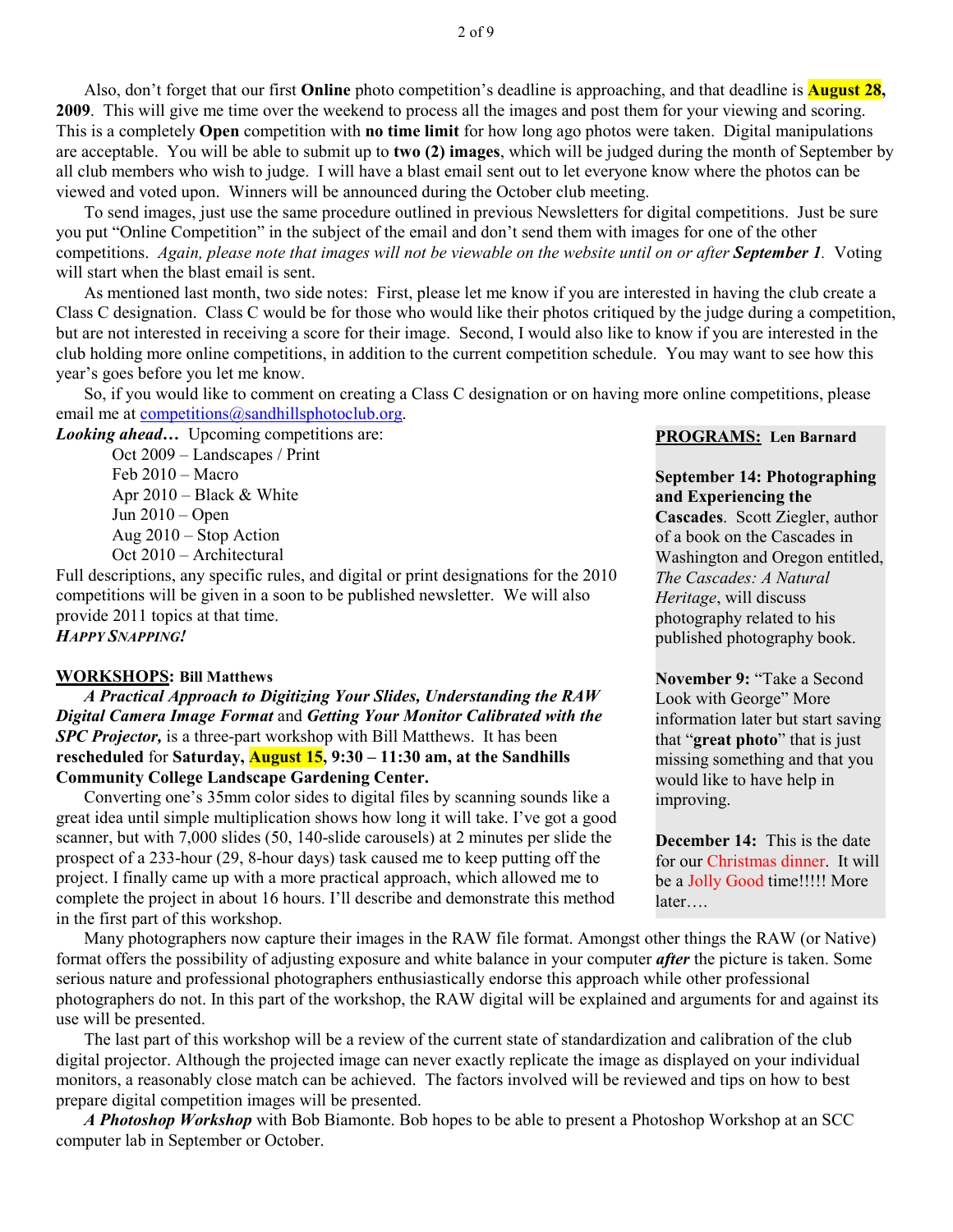# **Weymouth through the Lens: A Photographic Essay by the Sandhills Photography Club Opening Reception – Sunday, August 30 from 3:00-5:00pm**

# **Delivery of photos to second floor conference room: Thursday, August 27 between 10 a.m. and Noon**

We will hold a simple wine and cheese reception in the room with the photography exhibit. We hope all members and their friends and families will attend the opening. If there is a member willing to organize the reception, please call **Betty Hendrix** at 949-4131. Members may volunteer to provide nibbles, a centerpiece for the table, or a simple punch to be served as an alternative to the wine.

Remember that the photos are to be delivered "ready-to-hang" in frames no larger than 16x20. There is no commission to be paid for sales. Any sales would be directly made with the individual photographer. The anticipated removal will be Friday, October 30 between 11:00 am and 1:00 pm.

**FALL FIELD TRIP: Kathy Green Fall Trip to Cherokee and the Smoky Mountains (Oct. 19-21)**  *Info and Tips* 

- The Holiday Inn does not have an elevator, but you can book a room on the ground floor if needed. 1-828-497-9181 Remember to mention that you are with the Sandhills Photography Club for our special rate of \$70.00 with a hot cooked Breakfast.
- Dinner will be **Oct. 19** at 6:30 pm at the Chestnut Tree hotel restaurant. Slide show by Jerry Jaymes at 8:00 pm in the hotel meeting room.
- Optional Dinner Tues the **Oct. 20** at Selu Gardens at Harrah's Casino/Hotel 6:30 pm then off to the Casino for a night of fun! Or there is still time for some sunset shots
- One great option is to drive to Townsend, TN across the Smoky Mountains. It's a gorgeous drive and then you can tour Cades Cove Loop. That's where we saw bears, deer, wild turkeys and a beaver.
- Two great books for photographers are: *Smokies Road Guide* by Jerry Delaughter and *Photographers Guide* by Bill Campbell and Nye Simmons. These books give great info on where to go and the best time of day for the light. http://www.smokiesstore.org/browse.cfm/4,548,1,0,0.html. This is where I bought them.
- Sequoyah National Golf Course. Phone 828-497-3000; should be open in Sept. 2009.

I am happy to report we have 31 members signed up for our trip.  $\odot$ Questions ??? **Kathy Green** 910-585-0190 email: **klg1309@aol.com** 

# **SANDHILLS YOUTH PHOTOGRAPHY CLUB (SYPC)**: **Brenda Hiscott**

We've had fun with the girls in the Sandhills Youth Photography Club (where are the boys?). The children participating are children and grandchildren of members. We've met at the college for a program, followed by time to shoot pictures in the garden and then a time to view the pictures.

Thanks to **Brady Smith**, **Gary Magee**, **Dave Verchick**, **Bill Newton** and **Don Hiscott**. **Jim Smith** visited last week. We will have two more meetings: **August 6 and 20**. If any of you have children between the ages of 8 and 18, please bring them. It's not too late. We meet at Sandhills Horticultural Center from 6:30 until 8:00pm.

Contact **Brenda Hiscott at 295-9544 or (hiscott@nc.rr.com)** 

# **MEMBERSHIP: Alison Earl**

As of July 23, we now have 100 paid members, along with our 2 honorary members!!!! We have several new members and one returning member: **Vicky Craig**, **Wanda Kennedy**, **Pamela Hill**, **Mike** and **Audrey Wheeler**, and returning members **Kelly Peckles** and **Ed Thompson**. More information will be coming in the future! Please welcome our new and returning members!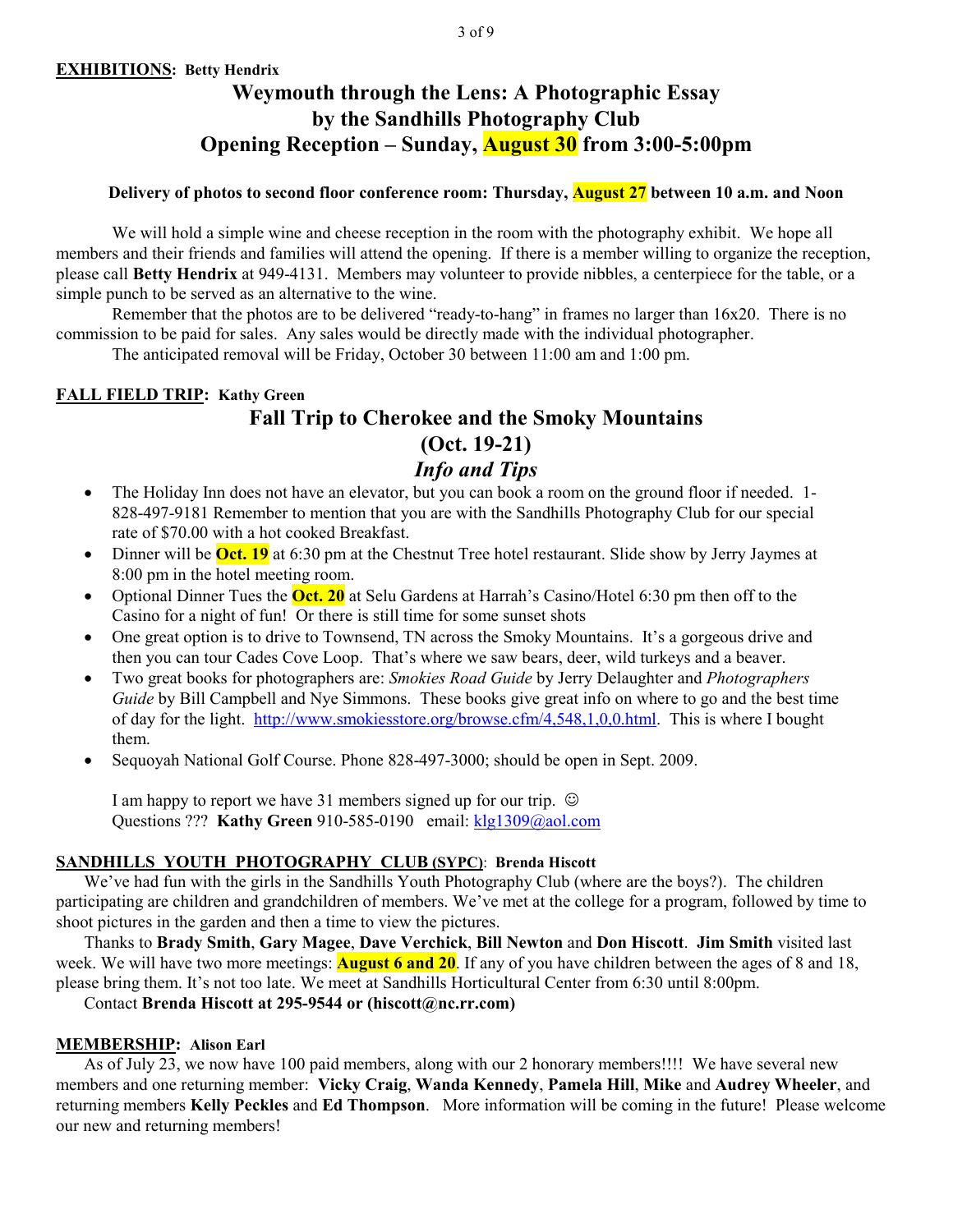#### **LIBRARY: Gisela Danielson**

 Thanks to all the members that checked out our Library link. Four orders were delivered at the July meeting. Please keep up your interest.

 You may borrow books and/or DVD/CDs. Place your order via email: gdanielson@nc.rr.com or call me, 673-0521. Your order will be ready for pick-up at the next SPC meeting.

Donations of gently used and fairly recent photography related books and CD/DVDs are always appreciated.

#### **REFRESHMENT ASSIGNMENTS: Bill Sheppard**

The following are refreshment providers for the next three months:

**August Carole Bernard & Joanne Lentz September Jill Margeson** 

**October Carol Smetana & Joan Herrman** 

### *NEXT BOARD MEETING***:**

**Thursday, Aug. 13, 3:00 pm, Sandhills Community College Horticultural Gardens Visitor's Center.** 

**SPC WEBSITE:** www.sandhillsphotoclub.org

### **MONTHLY FINANCIAL REPORT: Denis Smetana**

#### **Monthly Financial Report Regular Account**

| June 1, 2009  | Starting balance | \$5,379.91 |
|---------------|------------------|------------|
|               | Expenses         | $-132.50$  |
|               | Income           | \$110.08   |
| June 30, 2009 | Final balance    | \$5,357.49 |

# **2009 SPC Board Members**

| President                    | Don Hiscott                      | 295-9544 |
|------------------------------|----------------------------------|----------|
| Vice President               | Len Barnard                      | 673-2135 |
| Secretary                    | Donna Ford                       | 295-5301 |
| Treasurer                    | Denis Smetana                    | 944-8124 |
| Past President               | <b>Bill Matthews</b>             | 692-8254 |
| Programs                     | Len Barnard                      | 673-2135 |
| Competition                  | <b>Brady Smith</b>               | 947-3946 |
| Exhibitions                  | <b>Betty Hendrix</b>             | 949-4131 |
| <b>Field Trips</b>           | Brenda Hiscott (Spring) 295-9544 |          |
|                              | Kathy Green (Fall)               | 585-0190 |
| Day Trips                    | Jill Margeson                    | 673-1497 |
| Hospitality                  | <b>Bill Sheppard</b>             | 944-1219 |
| Publicity                    | Ann Stokes                       | 235-0950 |
| Workshops                    | <b>Bill Matthews</b>             | 692-8254 |
| Newsletter                   | Ann Stephens                     | 673-2091 |
| Library                      | Gisela Danielson                 | 673-0521 |
| PSA Rep                      | Jim Smith                        | 673-4744 |
| Membership                   | Allison Earl                     | 215-0316 |
| Website                      | John Wynton                      | 673-1084 |
| Club Photographer Jim McGill |                                  | 295-6686 |

The only expenses in June were for rebate of overpayment of dues to one member and quarterly rent.

Income was from '09 dues from four members and interest on our checking account.

#### **Monthly Financial Report Projects Account**

The balance of the Regular Account (including the Projects Account) is \$5,520.14.

There was no other activity in our projects account so the beginning and end balance was the same at \$162.65.

# **PHOTO EQUIPMENT CLASSIFIED**

Nikon AF-SVR, Zoom-Nikkor, ED 200-400mm X4GIF with Wimberly Plate. \$3800. Contact Bill Newton at  $\frac{newtonw(\partial_{\text{mac.com}})}{newtonw(\partial_{\text{mac.com}})}$  or 692-7113 (home) or 692-2110 (office).

If you wish to buy or sell photo equipment, send your ad to **Ann Stephens** at astephens95@nc.rr.com. Ads run for two issues unless you request otherwise.